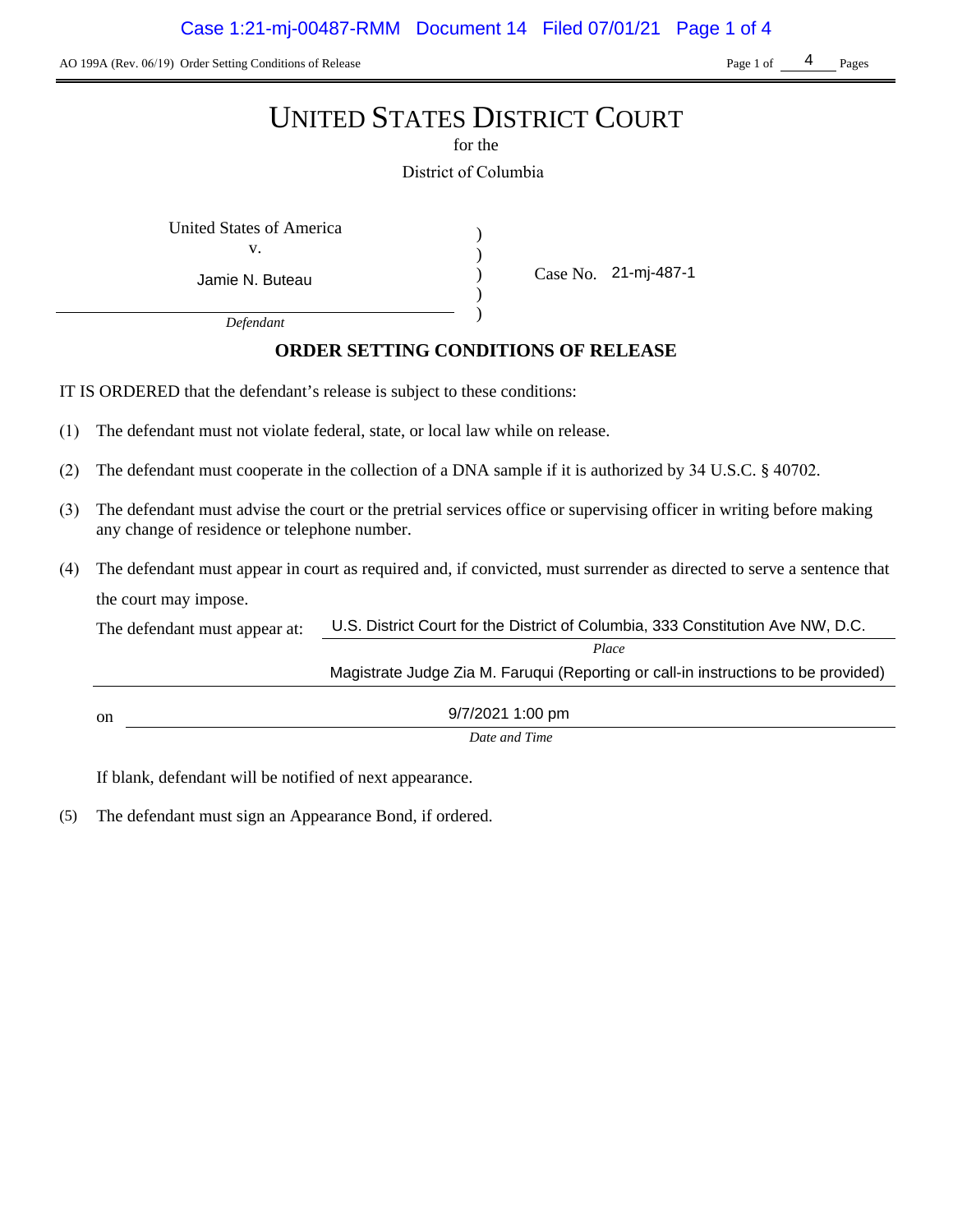AO 199B (Rev. 12/20) Additional Conditions of Release Page  $\frac{2}{\text{Page}}$  of  $\frac{4}{\text{Page}}$  Pages

### **ADDITIONAL CONDITIONS OF RELEASE**

| Person or organization                     |          |
|--------------------------------------------|----------|
| Address (only if above is an organization) |          |
| City and state                             | Tel. No. |

| AO 199B (Rev. 12/20) Additional Conditions of Release                                                                                                                                                                                                                                                                                                            | Page $^2$ of $^4$ Pages                                  |
|------------------------------------------------------------------------------------------------------------------------------------------------------------------------------------------------------------------------------------------------------------------------------------------------------------------------------------------------------------------|----------------------------------------------------------|
| <b>ADDITIONAL CONDITIONS OF RELEASE</b>                                                                                                                                                                                                                                                                                                                          |                                                          |
| Pursuant to 18 U.S.C. § 3142(c)(1)(B), the court may impose the following least restrictive condition(s) only as necessary to reasonably assure the<br>appearance of the person as required and the safety of any other person and the community.                                                                                                                |                                                          |
| IT IS FURTHER ORDERED that the defendant's release is subject to the conditions marked below:                                                                                                                                                                                                                                                                    |                                                          |
| The defendant is placed in the custody of:<br>(6)<br>Person or organization<br>Address (only if above is an organization)                                                                                                                                                                                                                                        |                                                          |
| Tel. No.<br>City and state                                                                                                                                                                                                                                                                                                                                       |                                                          |
| who agrees to (a) supervise the defendant, (b) use every effort to assure the defendant's appearance at all court proceedings, and (c) notify the court<br>immediately if the defendant violates a condition of release or is no longer in the custodian's custody.                                                                                              |                                                          |
| Signed:                                                                                                                                                                                                                                                                                                                                                          |                                                          |
| Custodian<br>$(\boxed{\mathbf{v}})$<br>The defendant must:<br>(7)                                                                                                                                                                                                                                                                                                | Date                                                     |
| (a) submit to supervision by and report for supervision to the Middle District of Florida (Ocala); verify address<br>$(\mathbf{v})$                                                                                                                                                                                                                              |                                                          |
| telephone number<br>352-369-4866<br>, no later than                                                                                                                                                                                                                                                                                                              |                                                          |
| (b) continue or actively seek employment.                                                                                                                                                                                                                                                                                                                        |                                                          |
| (c) continue or start an education program.                                                                                                                                                                                                                                                                                                                      |                                                          |
| (d) surrender any passport to:                                                                                                                                                                                                                                                                                                                                   |                                                          |
| (e) not obtain a passport or other international travel document.                                                                                                                                                                                                                                                                                                |                                                          |
| (f) abide by the following restrictions on personal association, residence, or travel:<br>ີ່                                                                                                                                                                                                                                                                     | Stay away from Washington, D.C. except for attendance at |
| Court proceedings, meeting with counsel, and required PSA business. See (t) for additional travel restrictions.<br>avoid all contact, directly or indirectly, with any person who is or may be a victim or witness in the investigation or prosecution,<br>$\left  \right\rangle$ (g)                                                                            |                                                          |
| including:                                                                                                                                                                                                                                                                                                                                                       |                                                          |
|                                                                                                                                                                                                                                                                                                                                                                  |                                                          |
| (h)<br>( v )<br>Continue mental health treatment as directed by the Middle District of Florida (Ocala).                                                                                                                                                                                                                                                          |                                                          |
| o'clock after being released at<br>(i) return to custody each<br>at<br>or the following purposes:                                                                                                                                                                                                                                                                | o'clock for employment, schooling,                       |
| (j) maintain residence at a halfway house or community corrections center, as the pretrial services office or supervising officer considers                                                                                                                                                                                                                      |                                                          |
| necessary.<br>(k) not possess a firearm, destructive device, or other weapon. Remove all firearms from the home and submit documentation of removal.<br>(1) not use alcohol $\begin{pmatrix} \square \\ \square \end{pmatrix}$ at all $\begin{pmatrix} \square \\ \square \end{pmatrix}$ excessively.                                                            |                                                          |
| (n) not use or unlawfully possess a narcotic drug or other controlled substances defined in 21 U.S.C. § 802, unless prescribed by a licensed                                                                                                                                                                                                                     |                                                          |
| medical practitioner.<br>(n) submit to testing for a prohibited substance if required by the pretrial services office or supervising officer. Testing may be used with                                                                                                                                                                                           |                                                          |
| random frequency and may include urine testing, the wearing of a sweat patch, a remote alcohol testing system, and/or any form of<br>prohibited substance screening or testing. The defendant must not obstruct, attempt to obstruct, or tamper with the efficiency and accuracy                                                                                 |                                                          |
| of prohibited substance screening or testing.<br>(O) participate in a program of inpatient or outpatient substance abuse therapy and counseling if directed by the pretrial services office or                                                                                                                                                                   |                                                          |
| supervising officer.                                                                                                                                                                                                                                                                                                                                             |                                                          |
| ( $\boxed{\blacktriangleright}$ ) (p) participate in one of the following location restriction programs and comply with its requirements as directed.<br>( $\Box$ ) (i) <b>Curfew.</b> You are restricted to your residence every day ( $\Box$ ) from $\Box$ to $\Box$ , or ( $\Box$ ) as<br>directed by the pretrial services office or supervising officer; or |                                                          |
| (ii) Home Detention. You are restricted to your residence at all times except for employment; education; religious services;<br>medical, substance abuse, or mental health treatment; attorney visits; court appearances; court-ordered obligations; or other<br>activities approved in advance by the pretrial services office or supervising officer; or       |                                                          |
| (iii) Home Incarceration. You are restricted to 24-hour-a-day lock-down at your residence except for medical necessities and<br>court appearances or other activities specifically approved by the court; or                                                                                                                                                     |                                                          |
| ( $ v $ ) (iv) Stand Alone Monitoring. You have no residential curfew, home detention, or home incarceration restrictions. However,<br>you must comply with the location or travel restrictions as imposed by the court.<br>Note: Stand Alone Monitoring should be used in conjunction with global positioning system (GPS) technology.                          |                                                          |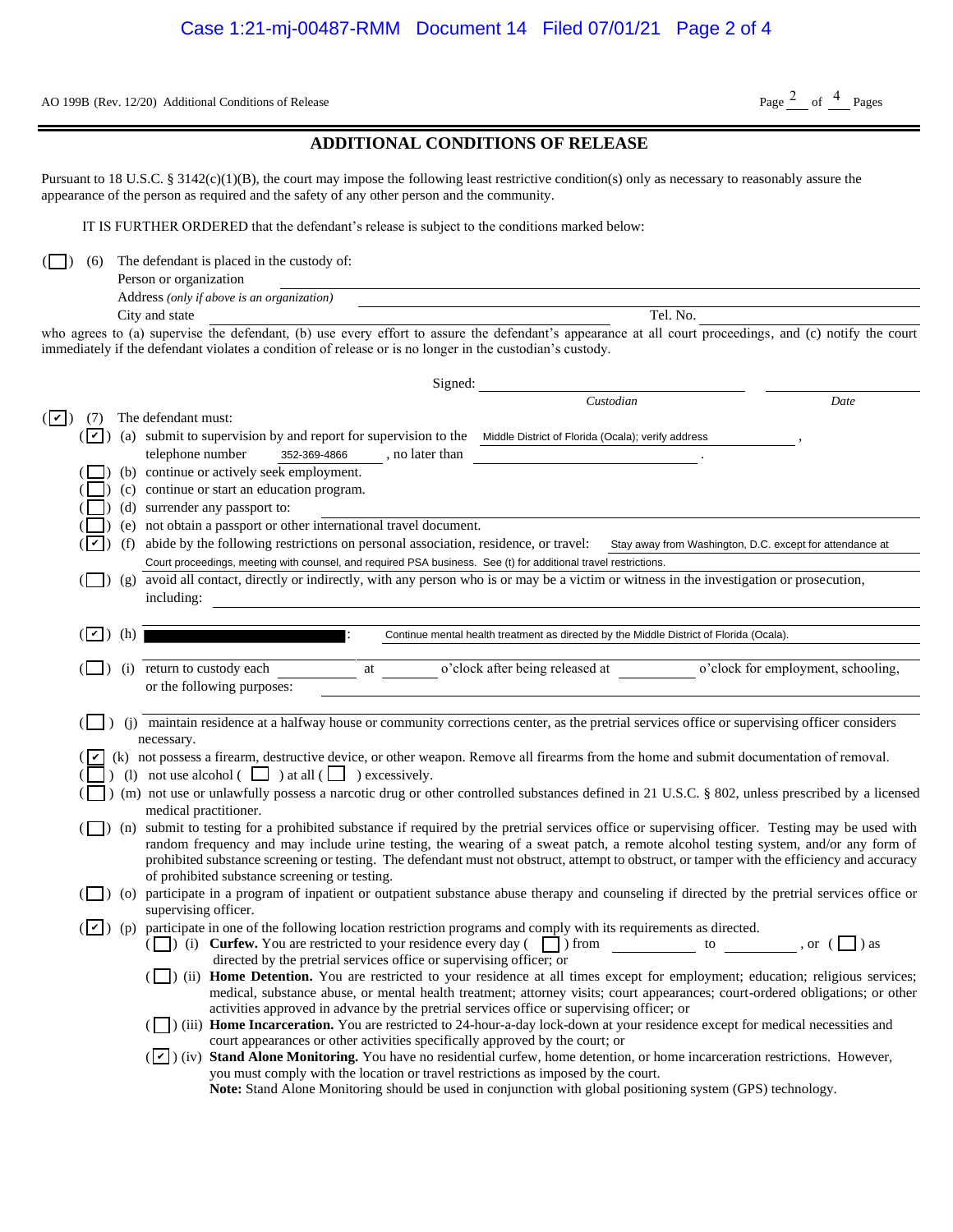AO 199B (Rev. 12/20) Additional Conditions of Release Page  $\frac{3}{2}$  of  $\frac{4}{2}$  Pages

#### **ADDITIONAL CONDITIONS OF RELEASE**

- $(\vee)$  (q) submit to the following location monitoring technology and comply with its requirements as directed:
	- ) (i) Location monitoring technology as directed by the pretrial services or supervising officer; or
	- ) (ii) Voice Recognition; or
	- ) (iii) Radio Frequency; or
	- $(\blacksquare)$  (iv) GPS.

( ( (

- $(\Box)$  (r) pay all or part of the cost of location monitoring based upon your ability to pay as determined by the pretrial services or supervising officer. (1) Additional Conditions of Release<br> **ADDITIONAL CONDITIONS OF RELEASE**<br>
submit to the following location monitoring technology and comply with its requirements as directed:<br>
( $\Box$ ) (ii) Location monitoring technology as
- ( $\Box$ ) (s) report as soon as possible, to the pretrial services or supervising officer, every contact with law enforcement personnel, including arrests, questioning, or traffic stops.

 $(\blacksquare)$  (t)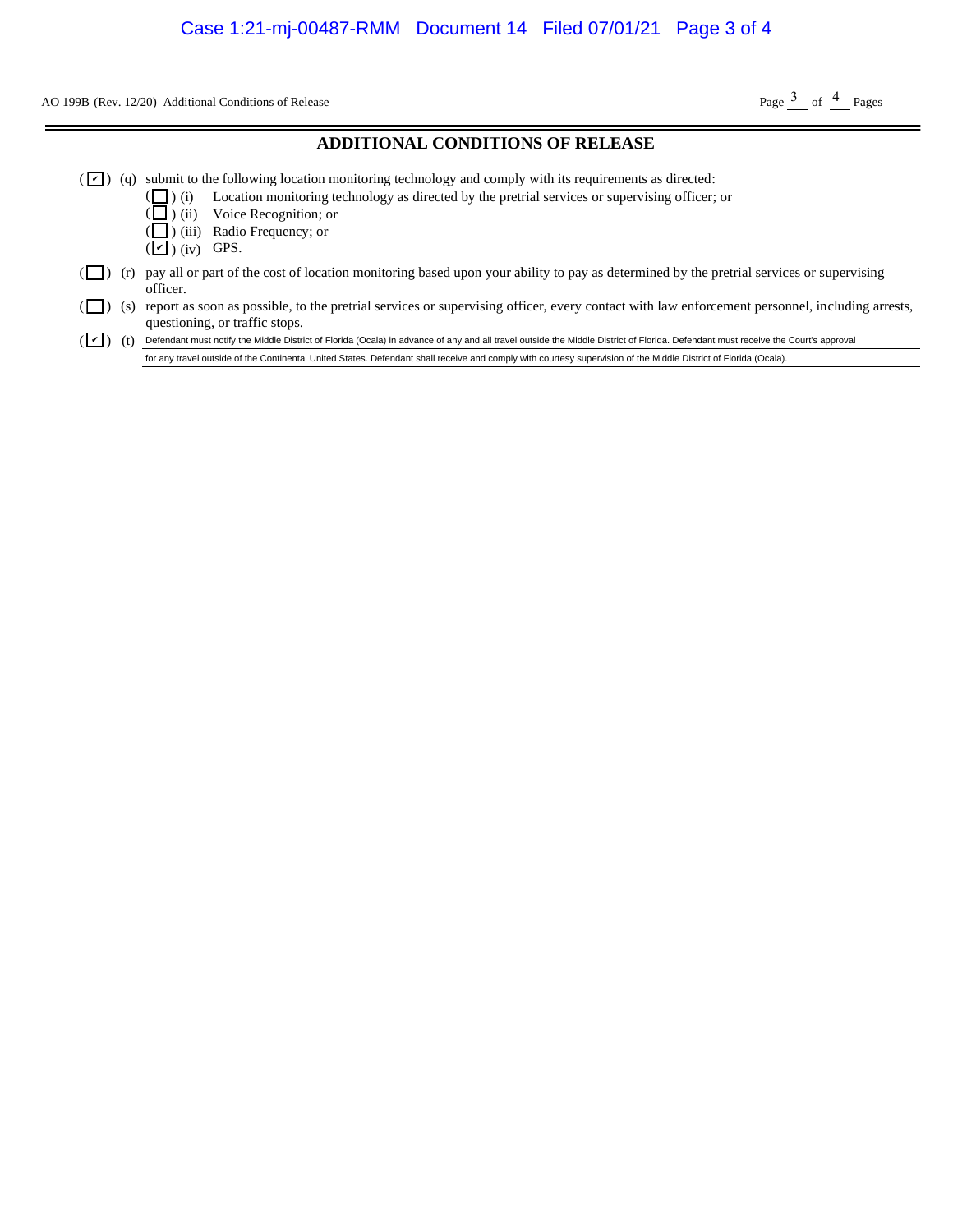#### **ADVICE OF PENALTIES AND SANCTIONS**

#### TO THE DEFENDANT:

#### YOU ARE ADVISED OF THE FOLLOWING PENALTIES AND SANCTIONS:

Violating any of the foregoing conditions of release may result in the immediate issuance of a warrant for your arrest, a revocation of your release, an order of detention, a forfeiture of any bond, and a prosecution for contempt of court and could result in imprisonment, a fine, or both.

While on release, if you commit a federal felony offense the punishment is an additional prison term of not more than ten years and for a federal misdemeanor offense the punishment is an additional prison term of not more than one year. This sentence will be consecutive (*i.e.*, in addition to) to any other sentence you receive.

It is a crime punishable by up to ten years in prison, and a \$250,000 fine, or both, to: obstruct a criminal investigation; tamper with a witness, victim, or informant; retaliate or attempt to retaliate against a witness, victim, or informant; or intimidate or attempt to intimidate a witness, victim, juror, informant, or officer of the court. The penalties for tampering, retaliation, or intimidation are significantly more serious if they involve a killing or attempted killing.

If, after release, you knowingly fail to appear as the conditions of release require, or to surrender to serve a sentence,

- you may be prosecuted for failing to appear or surrender and additional punishment may be imposed. If you are convicted of:
	- (1) an offense punishable by death, life imprisonment, or imprisonment for a term of fifteen years or more you will be fined not more than \$250,000 or imprisoned for not more than 10 years, or both;
	- (2) an offense punishable by imprisonment for a term of five years or more, but less than fifteen years you will be fined not more than \$250,000 or imprisoned for not more than five years, or both;
	- (3) any other felony you will be fined not more than \$250,000 or imprisoned not more than two years, or both;
	- (4) a misdemeanor you will be fined not more than \$100,000 or imprisoned not more than one year, or both.

A term of imprisonment imposed for failure to appear or surrender will be consecutive to any other sentence you receive. In addition, a failure to appear or surrender may result in the forfeiture of any bond posted.

#### **Acknowledgment of the Defendant**

I acknowledge that I am the defendant in this case and that I am aware of the conditions of release. I promise to obey all conditions of release, to appear as directed, and surrender to serve any sentence imposed. I am aware of the penalties and sanctions set forth above.

acknowledged on the record

*Defendant's Signature*

*City and State*

#### **Directions to the United States Marshal**

- ) The defendant is ORDERED released after processing.
- ) The United States marshal is ORDERED to keep the defendant in custody until notified by the clerk or judge that the defendant has posted bond and/or complied with all other conditions for release. If still in custody, the defendant must be produced before the appropriate judge at the time and place specified.

**G. Michael Harvey**<br> *Judicial Officer's Signature*<br>
Magistrate Judge G. Michael Harvey

Date: July 1, 2021 *nunc pro tunc*

*Judicial Officer's Signature*

*Printed name and title*

DISTRIBUTION: COURT DEFENDANT PRETRIAL SERVICE U.S. ATTORNEY U.S. MARSHAL

4 of 4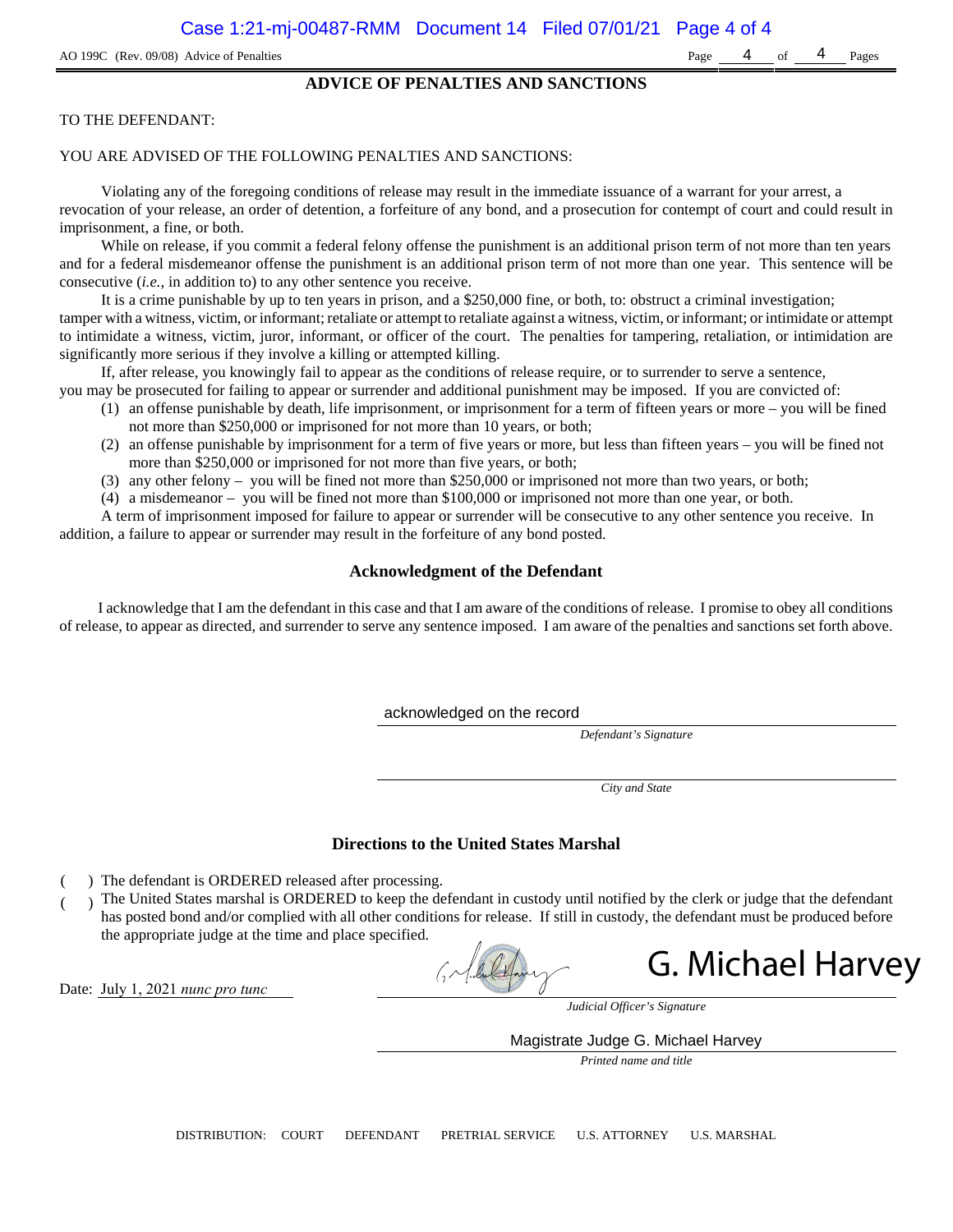AO 98 (Rev. 12/11) Appearance Bond

# UNITED STATES DISTRICT COURT

for the

) ) ) )

District of Columbia

United States of America )

V.<br>JAMIE N. BUTEAU

Case No. 21-MJ-487 (1)

Defendant

## APPEARANCE BOND

#### Defendant's Agreement

I, JAMIE N. BUTEAU *(defendant)*, agree to follow every order of this court, or any court that considers this case, and I further agree that this bond may be forfeited if I fail:

 $(X)$  to appear for court proceedings;<br> $(X)$  if convicted, to surrender to serv

 $(X)$  if convicted, to surrender to serve a sentence that the court may impose; or  $(X)$  to comply with all conditions set forth in the Order Setting Conditions of R

to comply with all conditions set forth in the Order Setting Conditions of Release.

## Type of Bond

 $(X)$  (1) This is a personal recognizance bond.

(2) This is an unsecured bond of \$

 $($   $)$  (3) This is a secured bond of \$, secured by:

 $($  ) (a)  $\$  , in cash deposited with the court.

( ) (b) the agreement of the defendant and each surety to forfeit the following cash or other property (describe the cash or other property, including claims on it  $-$  such as a lien, mortgage, or loan  $-$  and attach proof of ownership and value):

If this bond is secured by real property, documents to protect the secured interest may be filed of record.

( $\)$  (c) a bail bond with a solvent surety *(attach a copy of the bail bond, or describe it and identify the surety)*:

### Forfeiture or Release of the Bond

Forfeiture of the Bond. This appearance bond may be forfeited if the defendant does not comply with the above agreement. The court may immediately order the amount of the bond surrendered to the United States, including the security for the bond, if the defendant does not comply with the agreement. At the request of the United States, the court may order a judgment of forfeiture against the defendant and each surety for the entire amount of the bond, including interest and costs.